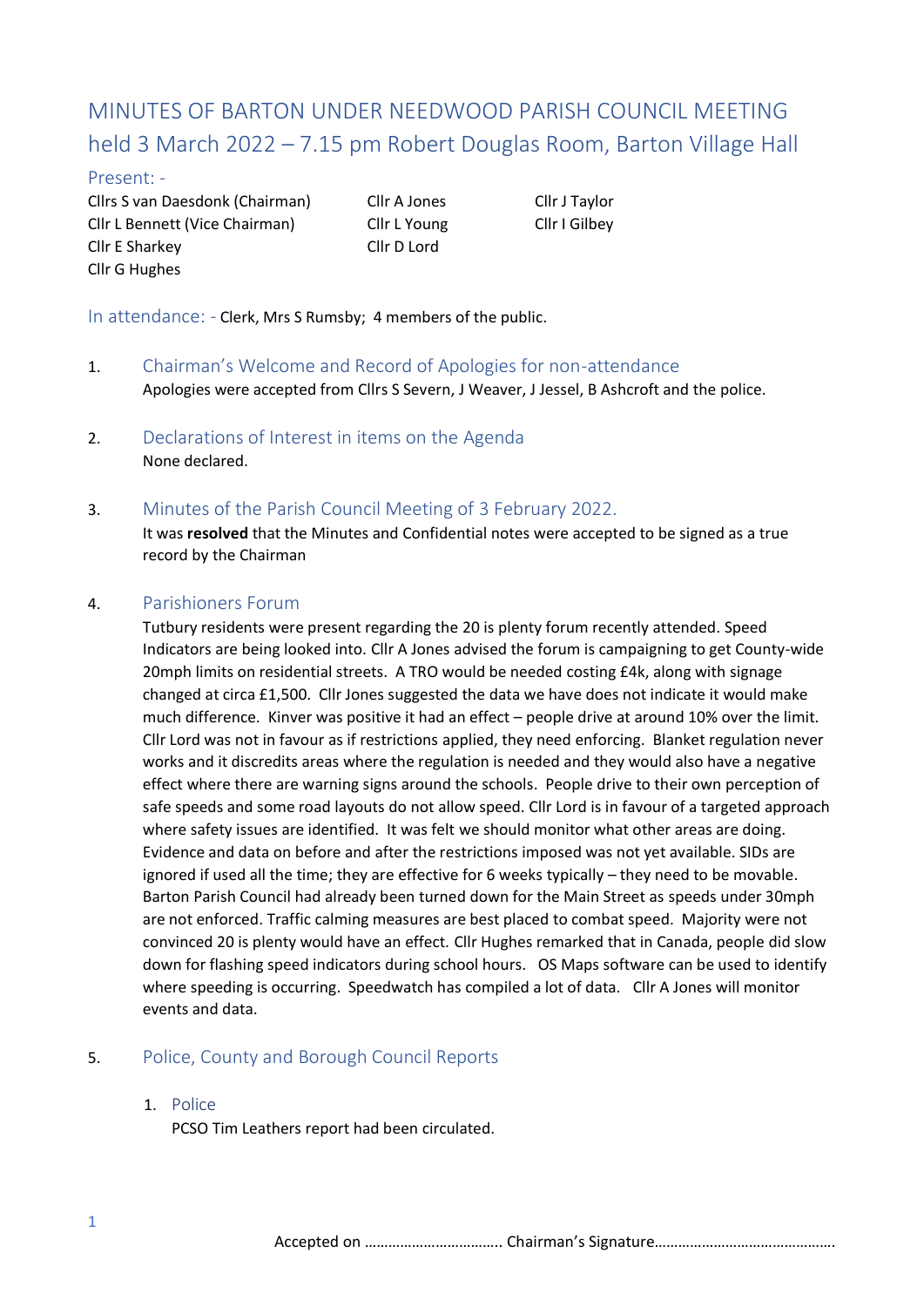- 2. County Council Cllr Jessel has cameras on Scotch Hills Lane, the data showed speeds at 35mph so there was no case for a 30mph restriction. Whilst some were recorded at 60mph, there were not enough offenders to justify traffic calming.
- 3. Borough Council nothing to report

## 6. Committee Reports as annexed.

#### 1. Finance

It was **resolved** that the recommendations and circulated reports be noted and approved. Cllr Hughes proposed that rent for the allotments which had been backdated should be split: 3 annual payments should be made out of general reserves, this year's payment out of this year's budget and next year's rent from next year's budget.

Cllr Taylor will provide electric meter readings for the fishpond and will also check that the pest control has been reduced to 8 visits per year.

## 2. Planning

Report and comments noted and accepted.

Cllr Gilbey confirmed that the application at the rear of 8 Arden Road had been refused. The Officer's report was not clear cut but significantly, windfall houses had been mentioned – the Officer considered that 1 dwelling over and above the allocation would not result in sufficient grounds to refuse an application. It therefore was felt they will not stick to the quota of 25 properties.

Rural Village Service Group – proposal to join membership after free period ends at £80 per annum. R Bell has found it useful. **Resolved** all agreed to continue membership.

The application for infill properties on Dunstall Road was concerning; it is outside the settlement boundary.

Bell Lane application was mentioned. The Local Plan refers to Barton as a tier 1 strategic rural centre with local services. Commercial premises disappearing.

6 Main Street – the doors were being worked on but they have 3 years to comply.

#### 3. Parks and Open Spaces

Collinson Park - The boundary issue with a Church Lane property had been settled for the moment. Maintenance of the Collinson Park side of the boundary line will be picked up with the new contractor.

Coppicing in Collinson Park will be carried out on Monday under Cllr Sharkey's supervision. Hedging work progressing in Gilmore Lane along with a wildflower mix for the bank side. Fishpond proposal for a rise in permits was recommended in line with other areas. **Resolved** All agreed.

Met with Susie Miller to talk through options for using the funds raised, some more feasibility to do on ideas.

The SCC climate action fund – Cllr Taylor has put in an application for £500 to cover planting at the entrance to Holland Sports Club – Vernon to quote for clearing area.

#### 4. Burial Ground

Unsafe memorials discussed and options put forward on how to make them safe. Our fees had not risen for a while, Stapenhill cemetery remains considerably higher than Barton. Fees reviewed and recommended 12% rise on average.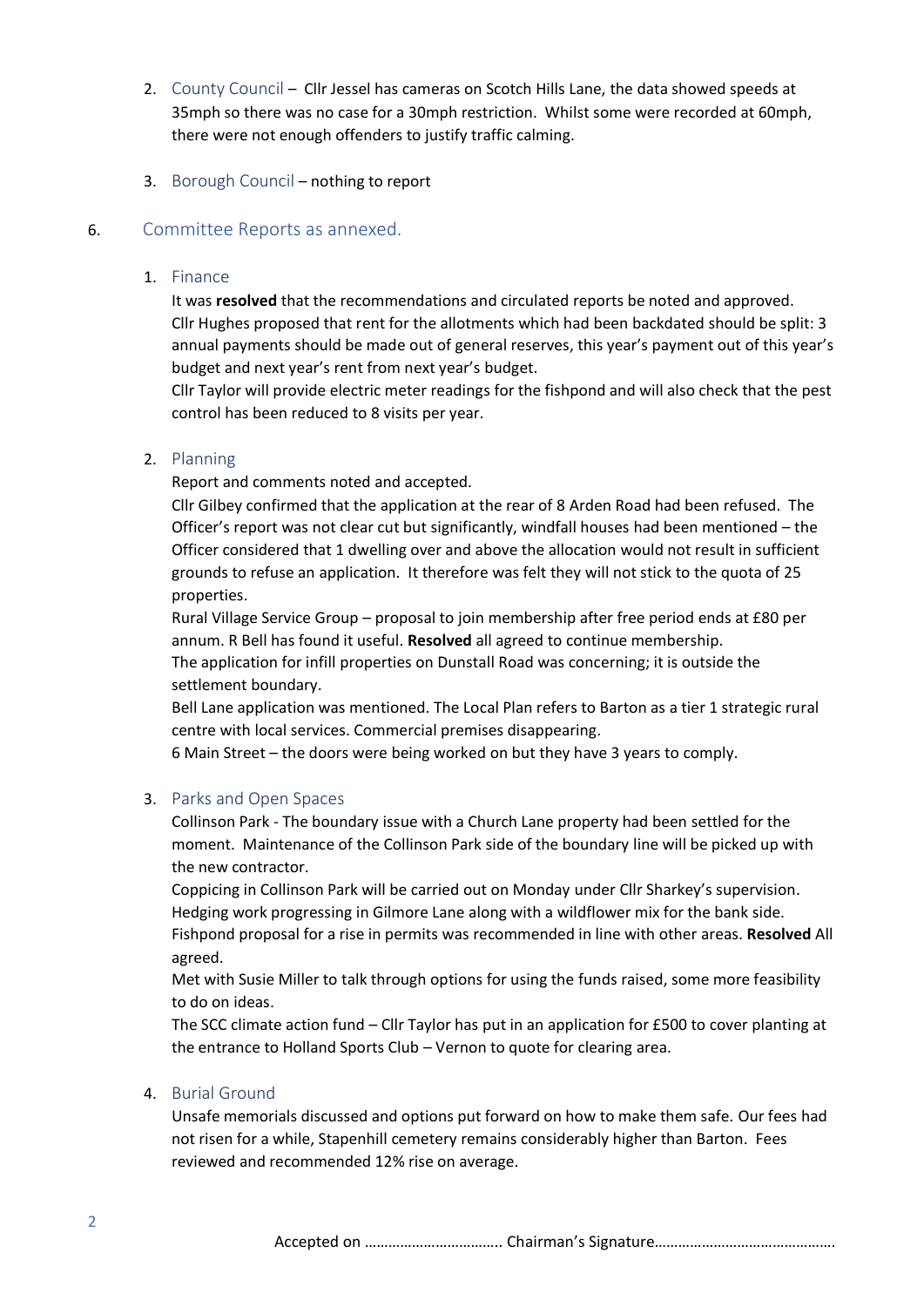**Resolved** - Committee reports and recommendations were approved.

#### 5. Human Resources

Our litter picker was still not back to full working hours. A Duke of Edinburgh participant would be carrying out volunteering litter picking supervised by the Clerk. **Resolved** – noted and all agreed.

## 6. Allotments

Cllr Hughes reported that fence is to be done this financial year. Currently 10 on waiting list. Priority to be given to villagers from now on.

7. VEC

A Committee meeting is due. The Beacon had been found and secured from Scouts. This would be tested. The lighting of the beacons would take place on Thursday night 2<sup>nd</sup> June. The churchyard had been offered but it was suggested checking if it can go on the church tower. Chairman to liaise with Rev Andy.

Mardi Gras was a good event for the village and a road closure had been suggested for next year.

## 7. Administration

#### 1. Correspondence

The Safer Roads Partnership are to talk to schools re parking issues.

#### 2. Electronic Decisions

The Chairman advised that following Government easing of all restrictions due to the Covid 19 Pandemic, our HCID policy would now be deactivated and no further decisions should be made by email or other electronic means.

## 8. Outside Bodies & Special Responsibilities

## 1. Speedwatch

The team had not been out this month due to inclement weather.

#### 2. Flood Risk Group

Cllr Sharkey reported that Barton had escaped flooding in recent storms. He had advised a resident to report the blocked culvert under A38 which happened last year on the national incident line. Highways England are responsible for clearing. This will be escalated through the Flood Risk Group. Cllr Sharkey to draft a letter to our MP as residents are at risk of flooding due to Highways England not doing their job. Cllr Lord advised we had it in writing from National Highways. Shane Lindsay the area officer should be asked to attend the next flood risk meeting. Cllr Lord felt the problem may not be due to the blocked grill, most debris had filtered out on the canal side. Water levels are elevated from below. Ponds are silted backing up through St Modwen's and A38 sites. We are still waiting for a report via Cllr Jessel on information from the Land Registry.

Knoll Brook – action is needed by the owners on the flood bank.

Barton Brook – it was not clear what consultants have advised. It was hoped to meet with the Environment Agency and Cllr Lord would take some plans on an affordable solution. Full Brook – apply pressure to county flood risk officer on Bellways responsibilities. Blocked gullies on B5016 – two reports submitted and some have not been cleared since 2020,